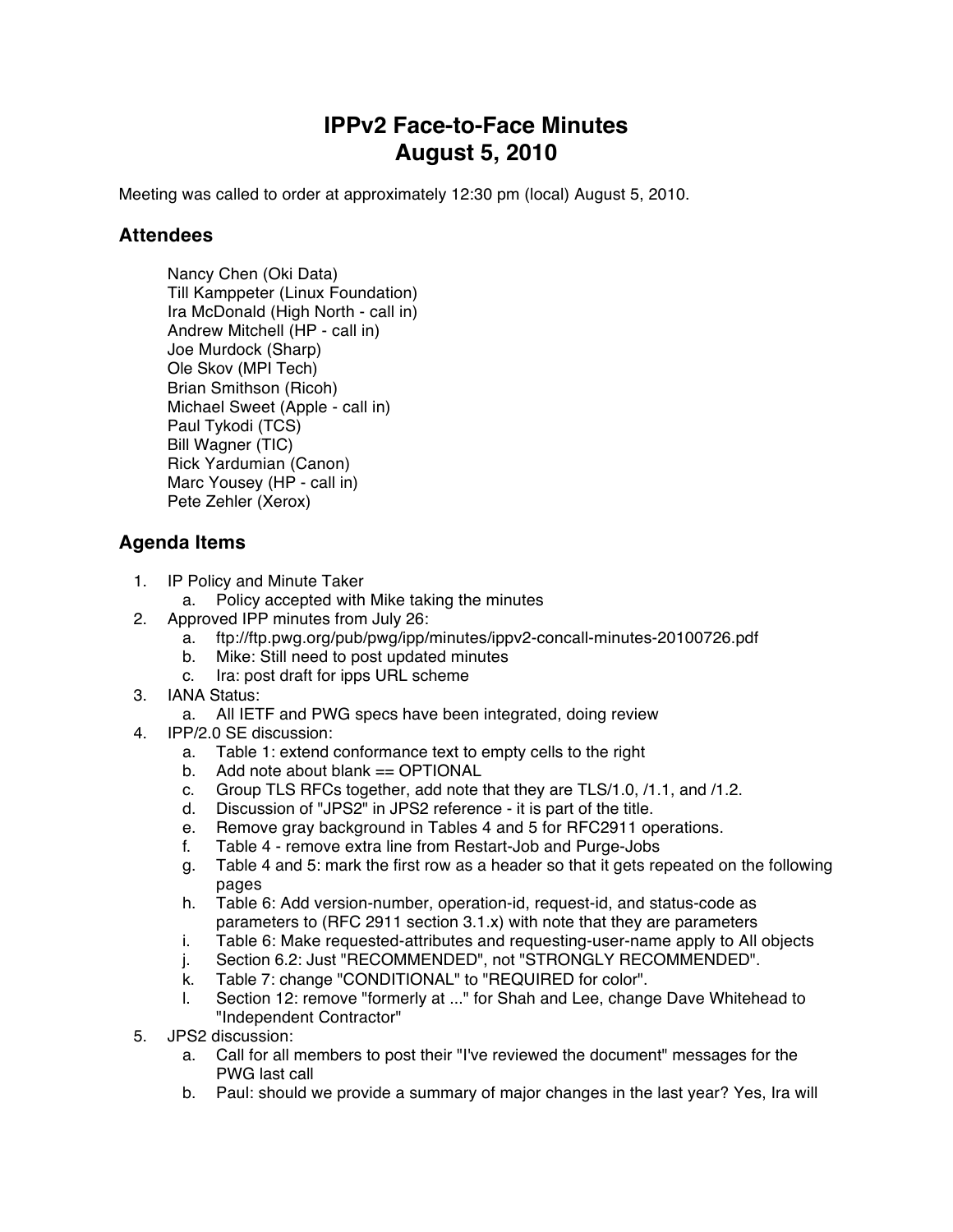include in reminder notice

- c. Review of JP2 document
- d. Add subsections to 8.2 for attributes
- e. Should make job-creation-attributes-supported REQUIRED for IPP/2.2 and and IPP Everywhere and RECOMMENDED for IPP/2.0 and IPP/2.1
- f. Should we add filters for media-col-database?
- g. Table 15 has a different format than other tables in spec?
- h. Section 12.1, item 6 doesn't have "if supported (section 6.4)"
- i. Section 12.5: first sentence refers to job-save-disposition instead of proof-print (which should be the REQUIRED proof-print attribute)
- j. Include forward references to section 12.5 for all proof-print stuff.
- k. Update affiliations in section 17 for other participants (no affiliation for Lee)
- 6. Review of ipptool
- 7. Review of IPP Everywhere charter
- 8. IPP Everywhere Use Cases:
	- a. Change "Mobile device" to "Mobile Internet device"
	- b. Change "Cloud applications" to "Server applications"
		- Focus on private/internal server apps where direct IPP printing is possible/ more likely
	- c. Clients: Add "Other network-enabled devices"
		- Refrigerators, TVs, e-readers, etc.
	- d. Printers: note photo printing use case, "Printing service"
		- Kiosks, front-ends for large-volume print services, print-on-demand books
		- ⁃ Kinkos, Shutterfly, etc.
		- Not a physical device, but ultimately maps to one or more real printers
	- e. Mobile Internet device:
		- ⁃ IP-connected Cell phone
		- iPad and other tablets
		- ⁃ Netbook
		- Issue: limited resources might require Print-URI: to print large documents by reference
		- ⁃ Discovering a local printer geographically or WRT network topology, selection via capabilities (duplex, color, etc.) or intent/content (photo printing) or security capabilities
	- f. UC1: Pete is traveling and wants to print a list of local pubs to visit to a printer in the hotel he is staying at.
		- Discovery by geographic location
	- g. UC2: Jane wants to print a photo from her IP-enabled phone to a local photo printer
		- Local network printer
		- Capabilities/content
	- h. UC3: Joe is wants to print a document at a coffee shop
		- **Print Service**
		- Print and pay (and went to pay/be charged?)
		- Third-party identification/authorization
		- Cost per page/job accounting information? Color vs. B&W pages?
	- i. UC4: Ira wants to print a secure document from his Mobile Internet device to a secure printer
		- Discovery by security capabilities
	- j. Need to include life cycle of job, including:
		- ⁃ Printer states/status
		- ⁃ Supply levels
		- ⁃ Error recovery
		- ⁃ Job retrieval (getting the printed output)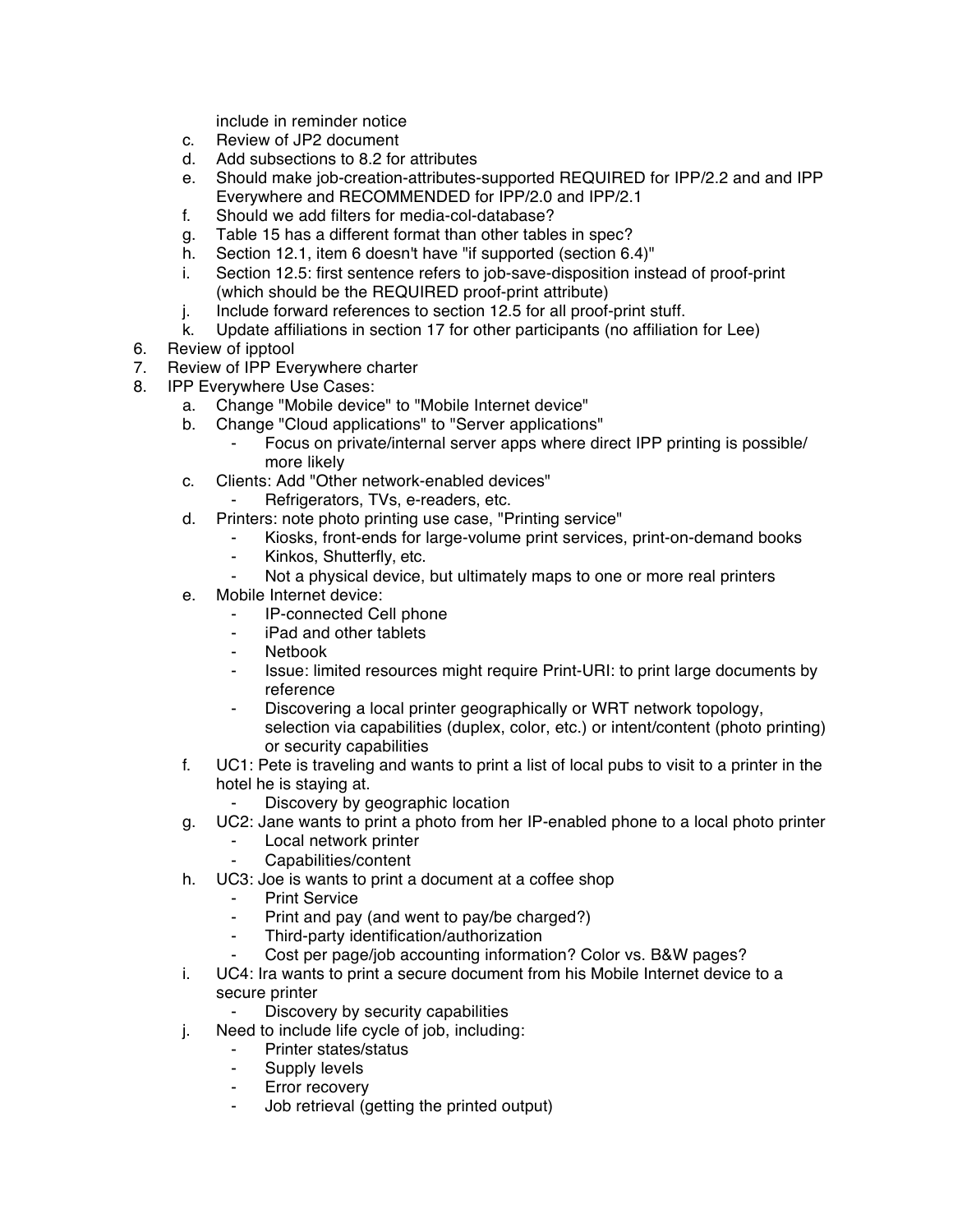- k. Maybe also talk about choosing a printer, seeing it is out of ink/paper, and then choosing a different printer.
- 9. IPP Everywhere Requirements:
	- a. Discovery Protocol
		- ⁃ LAN OK
			- WAN  $\rightarrow$  global
		- Wi-Fi/Wi-Max/G3/Wi-Fi Direct (peer-to-peer)
		- Discover basic capabilities (color, duplex, etc.)
		- ⁃ Discover security capabilities
		- Discover if printer is free or pay-to-print
	- b. Transport Protocol:
		- Job/printer information for paid printing?
		- ⁃ Encryption for secure printing
	- c. Attributes:
		- job-ticket and job-receipt for "real" job ticket info?
		- ⁃ PIN printing, other attributes for paid printing
	- d. Document formats:
		- **ISSUE: DRM**
		- ⁃ Encrypted document format support? No, even Adobe Reader prints in unsecured format
		- Think about what to do for format version support
		- ⁃ Satisfied as PDF 1.4/1.5 as vector format
		- Raster: 1 lossy + maybe 1 lossy?
		- Compression: recommend but not require
		- Proposed: CUPS Raster v2 with optional document compression
		- ⁃ JBIG2: Issues with patents?
			- Raster requirements:
				- ⁃ Multi-page
				- ⁃ Lossless compression
				- Multiple color space support
				- Low-overhead
				- Existing, defined/documented format
- 10. IPP Everywhere Attributes:
	- a. UUIDs printer-uuid, job-uuid, document-uuid, subscription-uuid any RFC 4122 "urn:uuid:..." value
		- ⁃ CUPS already supports job-uuid
	- b. Geolocation attributes
		- RFC 1876 covers DNS LOC records
		- Use proper units/integers for size, precision, and position
		- Fix error in lower bound for altitude (-1000000)
	- c. Proposal for "human" location attributes
		- ⁃ Organizational unit from X.509?
			- Add 2 or 3 top-level attributes from LDAP
		- ⁃ Ira to propose to list
	- d. Marker attributes:
		- ⁃ Drop marker-change-time
		- Start with MIB, then add new attributes as needed (still CUPS extensions)?
		- Pete: prefer direct mapping of Printer MIB properties
	- e. Proposal for supporting other SNMP Printer MIB properties:
		- Use printer state extensions as template
		- printer-alert textual encoding
		- ⁃ Use in conjunction with specialized encodings for important printer MIB info